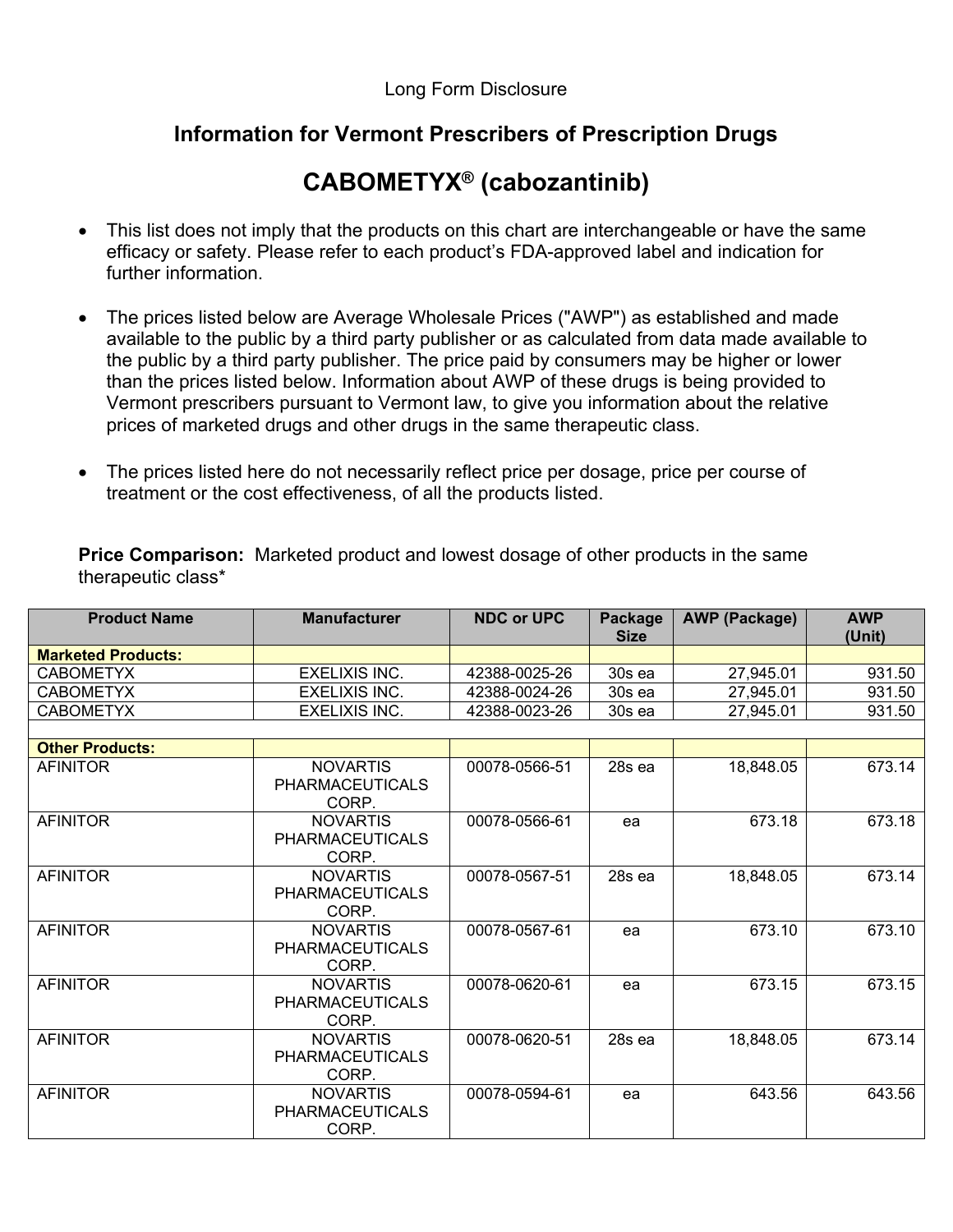| <b>Product Name</b>     | <b>Manufacturer</b>                                     | <b>NDC or UPC</b> | Package<br><b>Size</b> | <b>AWP (Package)</b> | <b>AWP</b><br>(Unit) |
|-------------------------|---------------------------------------------------------|-------------------|------------------------|----------------------|----------------------|
| <b>AFINITOR</b>         | <b>NOVARTIS</b><br><b>PHARMACEUTICALS</b><br>CORP.      | 00078-0594-51     | 28s ea                 | 18,019.46            | 643.55               |
| AFINITOR DISPERZ        | <b>NOVARTIS</b><br><b>PHARMACEUTICALS</b><br>CORP.      | 00078-0627-61     | ea                     | 646.74               | 646.74               |
| AFINITOR DISPERZ        | <b>NOVARTIS</b><br><b>PHARMACEUTICALS</b><br>CORP.      | 00078-0628-51     | 28s ea                 | 18,848.05            | 673.14               |
| AFINITOR DISPERZ        | <b>NOVARTIS</b><br><b>PHARMACEUTICALS</b><br>CORP.      | 00078-0628-61     | ea                     | 673.14               | 673.14               |
| <b>AFINITOR DISPERZ</b> | <b>NOVARTIS</b><br><b>PHARMACEUTICALS</b><br>CORP.      | 00078-0626-61     | ea                     | 640.34               | 640.34               |
| <b>AFINITOR DISPERZ</b> | <b>NOVARTIS</b><br><b>PHARMACEUTICALS</b><br>CORP.      | 00078-0626-51     | 28s ea                 | 17,929.61            | 640.34               |
| <b>AFINITOR DISPERZ</b> | <b>NOVARTIS</b><br><b>PHARMACEUTICALS</b><br>CORP.      | 00078-0627-51     | 28s ea                 | 18,109.21            | 646.76               |
| <b>INLYTA</b>           | PFIZER LABS                                             | 00069-0151-11     | 60s ea                 | 21,330.91            | 355.52               |
| <b>INLYTA</b>           | PFIZER LABS                                             | 00069-0145-01     | 180s ea                | 21,330.91            | 118.51               |
| <b>LENVIMA</b>          | EISAI INC.                                              | 62856-0720-05     | 10s ea                 | 4,184.40             | 418.44               |
| <b>LENVIMA</b>          | EISAI INC.                                              | 62856-0712-30     | 90s ea                 | 25,106.40            | 278.96               |
| <b>LENVIMA</b>          | EISAI INC.                                              | 62856-0712-05     | 15s ea                 | 4,184.40             | 278.96               |
| <b>LENVIMA</b>          | EISAI INC.                                              | 62856-0710-30     | 30s ea                 | 25,106.40            | 836.88               |
| <b>LENVIMA</b>          | EISAI INC.                                              | 62856-0714-05     | 10s ea                 | 4,184.40             | 418.44               |
| <b>LENVIMA</b>          | EISAI INC.                                              | 62856-0710-05     | 5s ea                  | 4,184.40             | 836.88               |
| <b>LENVIMA</b>          | EISAI INC.                                              | 62856-0708-30     | 60s ea                 | 25,106.40            | 418.44               |
| <b>LENVIMA</b>          | EISAI INC.                                              | 62856-0708-05     | 10s ea                 | 4,184.40             | 418.44               |
| <b>LENVIMA</b>          | EISAI INC.                                              | 62856-0704-30     | 30s ea                 | 25,106.40            | 836.88               |
| <b>LENVIMA</b>          | EISAI INC.                                              | 62856-0704-05     | 5s ea                  | 4,184.40             | 836.88               |
| <b>LENVIMA</b>          | EISAI INC.                                              | 62856-0724-30     | 60s ea                 | 25,106.40            | 418.44               |
| <b>LENVIMA</b>          | EISAI INC.                                              | 62856-0724-05     | 15s ea                 | 4,184.40             | 278.96               |
| <b>LENVIMA</b>          | EISAI INC.                                              | 62856-0718-30     | 90s ea                 | 25,106.40            | 278.96               |
| <b>LENVIMA</b>          | EISAI INC.                                              | 62856-0720-30     | 60s ea                 | 25,106.40            | 418.44               |
| <b>LENVIMA</b>          | EISAI INC.                                              | 62856-0714-30     | 60s ea                 | 25,106.40            | 418.44               |
| <b>LENVIMA</b>          | EISAI INC.                                              | 62856-0718-05     | 15s ea                 | 4,184.40             | 278.96               |
| <b>NEXAVAR</b>          | <b>BAYER HEALTHCARE</b><br><b>PHARMACEUTICALS</b>       | 50419-0488-58     | $120s$ ea              | 26,631.36            | 221.93               |
| <b>OPDIVO</b>           | <b>BRISTOL-MYERS</b><br>SQUIBB CO.                      | 00003-3774-12     | $10 \text{ ml}$        | 3,457.46             | 345.75               |
| OPDIVO                  | <b>BRISTOL-MYERS</b><br>SQUIBB CO.                      | 00003-3734-13     | 24 ml                  | 8,297.92             | 345.75               |
| <b>OPDIVO</b>           | <b>BRISTOL-MYERS</b><br>SQUIBB CO.                      | 00003-3772-11     | 4 ml                   | 1,382.99             | 345.75               |
| <b>SUNITINIB MALATE</b> | <b>SUN</b><br>PHARMACEUTICAL<br><b>INDUSTRIES, INC.</b> | 63304-0093-27     | 28s ea                 | 18,334.06            | 654.79               |
| <b>SUNITINIB MALATE</b> | <b>SUN</b><br>PHARMACEUTICAL<br><b>INDUSTRIES, INC.</b> | 63304-0092-27     | 28s ea                 | 12,222.70            | 436.53               |
| <b>SUNITINIB MALATE</b> | <b>SUN</b><br>PHARMACEUTICAL<br>INDUSTRIES, INC.        | 63304-0091-27     | 28s ea                 | 6,111.34             | 218.26               |